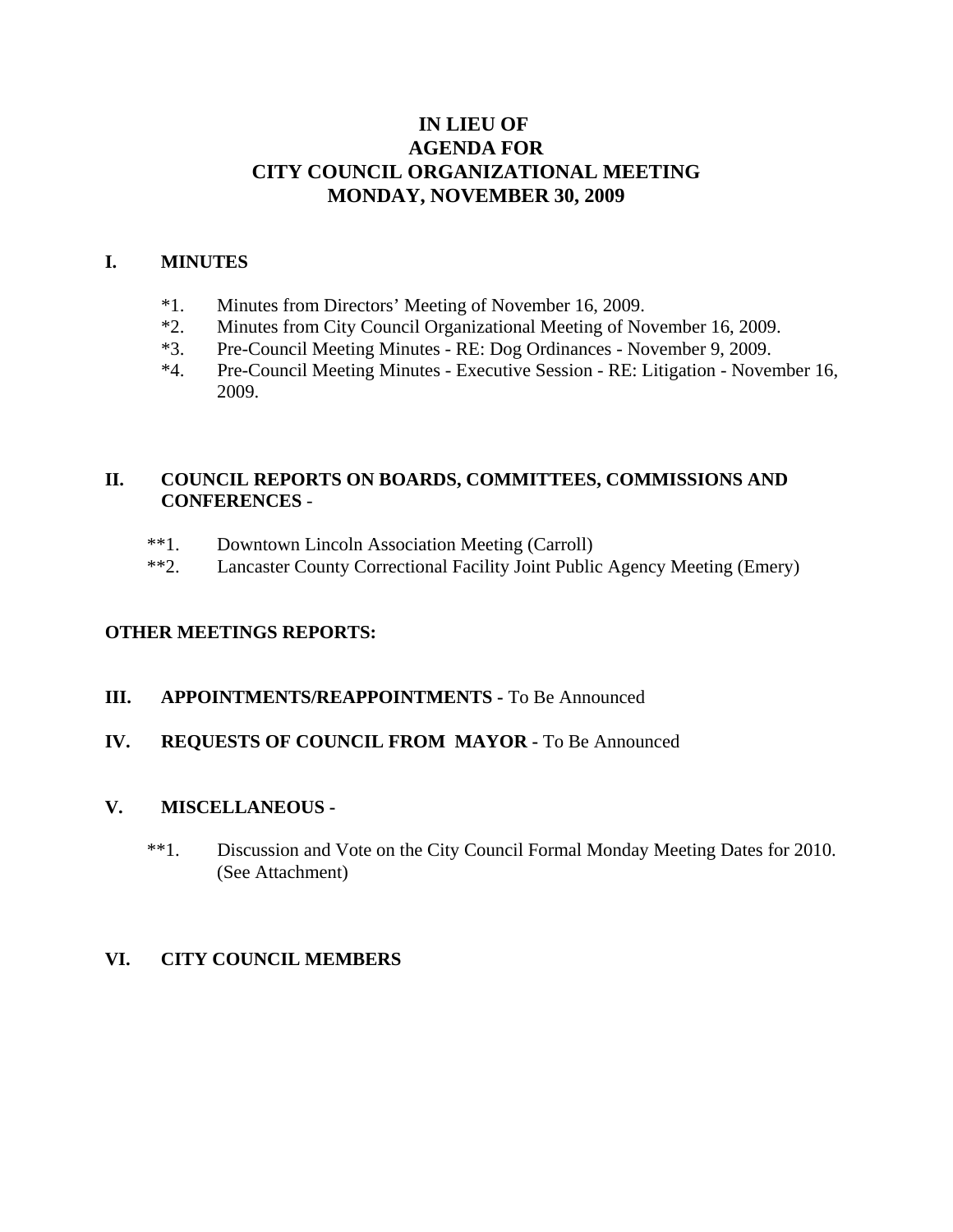### **VII. MEETINGS/INVITATIONS -**

- 1. Lincoln Chamber of Commerce Face the Chamber with Chancellor Harvey Perlman on Innovation Campus on Tuesday, December 15, 2009 from Noon to 1:00 p.m.; Registration at 11:45 a.m. at the Country Club of Lincoln, 3200 South 24<sup>th</sup> Street -Cost to attend:  $$15/person$ ; or  $$20/person$  at the door - RSVP by Dec.  $11<sup>th</sup> Street$  to Jaime Henning by e-mail - (See Invitation)
- 2. Holiday Ball at Auld Pavilion, 1650 Memorial Drive in Antelope Park from 7:00 p.m. to 9:00 p.m. - We would be honored if you could attend at least one of the Balls: - - 1.) Monday, December  $7<sup>th</sup>$  - Jr. High - High School age; 2.) Wednesday, December  $9<sup>th</sup>$ - Adults 36 years & over; 3.) Thursday, December  $10^{th}$  - Adults 21 - 35 years; -RSVP to 441-7877 - (See Invitation)

## **VIII. ADJOURNMENT**

# **\*HELD OVER FROM NOVEMBER 23, 2009. \*ALL HELD OVER UNTIL DECEMBER 7, 2009.**

ca113009/tjg